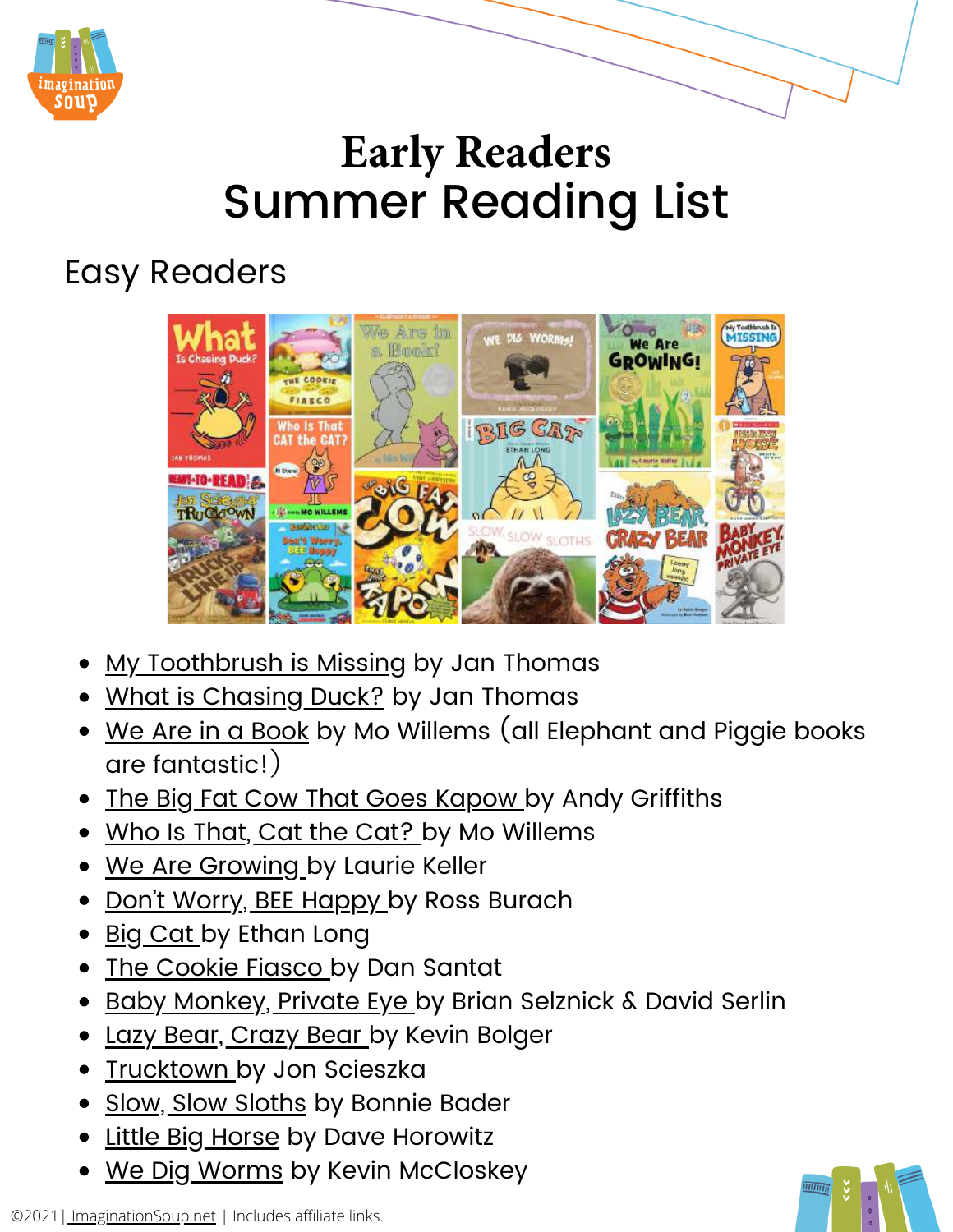

## **Early Readers** Summer Reading List

#### Easiest Chapter Books



- **[Fly Guy](https://amzn.to/2HfbjB7) by Tedd Arnold**
- [See the Cat: Three Stories About a Dog](https://amzn.to/2ZZKnP7) by David LaRochelle
- [Hi, Jack! \(A Jack Book\)](https://amzn.to/2X7QyRB) by Mac Barnett & Greg Pizzoli
- [Do You Like My Bike? \(Hello, Hedgehog!\)](https://amzn.to/2RzJ6sw) by Norm Feuti
- [An Elephant & Piggie Biggie!](https://amzn.to/2wUhCI9) by Mo Willems
- [Aggie the Brave](http://amzn.to/1YfukW2) by Lori Ries
- [Caterpillar to Butterfly](http://www.amazon.com/gp/product/1426309201/ref=as_li_tl?ie=UTF8&camp=1789&creative=390957&creativeASIN=1426309201&linkCode=as2&tag=melitaylonli-20&linkId=B3LPELUPMRTAT7V4) by Laura Marsh
- [Mr. Putter and Tabby Walk the Dog](http://amzn.to/25N6MxB) by Cynthia Rylant
- [Frog and Toad Are Friends](http://amzn.to/1PigQ4G) by Arnold Lobel
- [Penny and Her Marble](http://amzn.to/25N61EK) by Kevin Henkes
- [Narwhal: Unicorn of the Sea](http://amzn.to/2qteNVE) by Ben Clanton